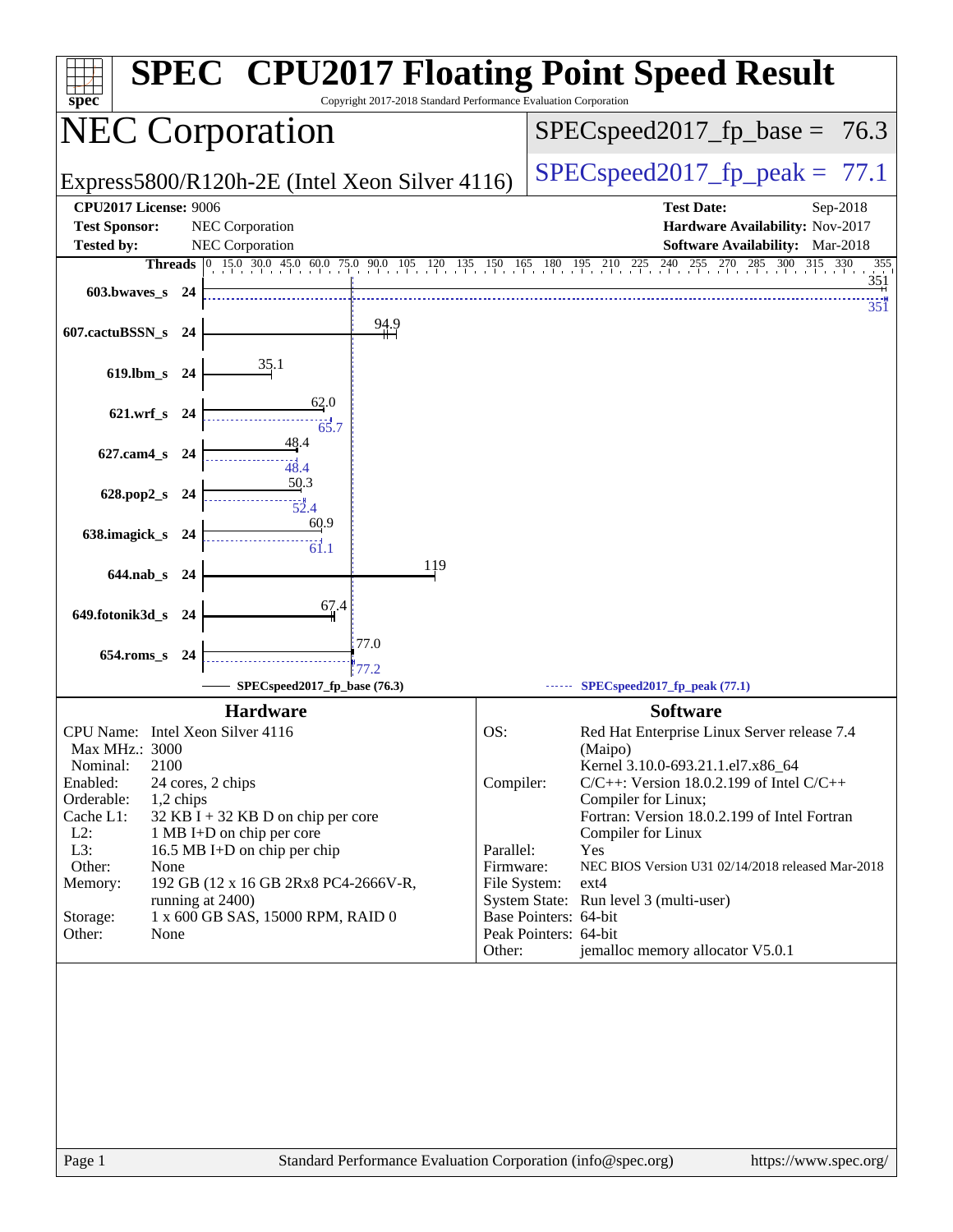

**[SPECspeed2017\\_fp\\_peak =](http://www.spec.org/auto/cpu2017/Docs/result-fields.html#SPECspeed2017fppeak) 77.1**

Results appear in the [order in which they were run.](http://www.spec.org/auto/cpu2017/Docs/result-fields.html#RunOrder) Bold underlined text [indicates a median measurement](http://www.spec.org/auto/cpu2017/Docs/result-fields.html#Median).

#### **[Operating System Notes](http://www.spec.org/auto/cpu2017/Docs/result-fields.html#OperatingSystemNotes)**

Stack size set to unlimited using "ulimit -s unlimited"

#### **[General Notes](http://www.spec.org/auto/cpu2017/Docs/result-fields.html#GeneralNotes)**

Environment variables set by runcpu before the start of the run: KMP\_AFFINITY = "granularity=fine,compact" LD\_LIBRARY\_PATH = "/home/cpu2017/lib/ia32:/home/cpu2017/lib/intel64:/home/cpu2017/je5.0.1-32:/home/cpu2017/je5.0.1-64" OMP\_STACKSIZE = "192M"

 Binaries compiled on a system with 1x Intel Core i7-6700K CPU + 32GB RAM memory using Redhat Enterprise Linux 7.5 Transparent Huge Pages enabled by default Prior to runcpu invocation Filesystem page cache synced and cleared with: sync; echo 3 > /proc/sys/vm/drop\_caches

 Yes: The test sponsor attests, as of date of publication, that CVE-2017-5754 (Meltdown) is mitigated in the system as tested and documented. Yes: The test sponsor attests, as of date of publication, that CVE-2017-5753 (Spectre variant 1) is mitigated in the system as tested and documented. Yes: The test sponsor attests, as of date of publication, that CVE-2017-5715 (Spectre variant 2) is mitigated in the system as tested and documented.

 jemalloc, a general purpose malloc implementation built with the RedHat Enterprise 7.5, and the system compiler gcc 4.8.5 sources available from jemalloc.net or <https://github.com/jemalloc/jemalloc/releases>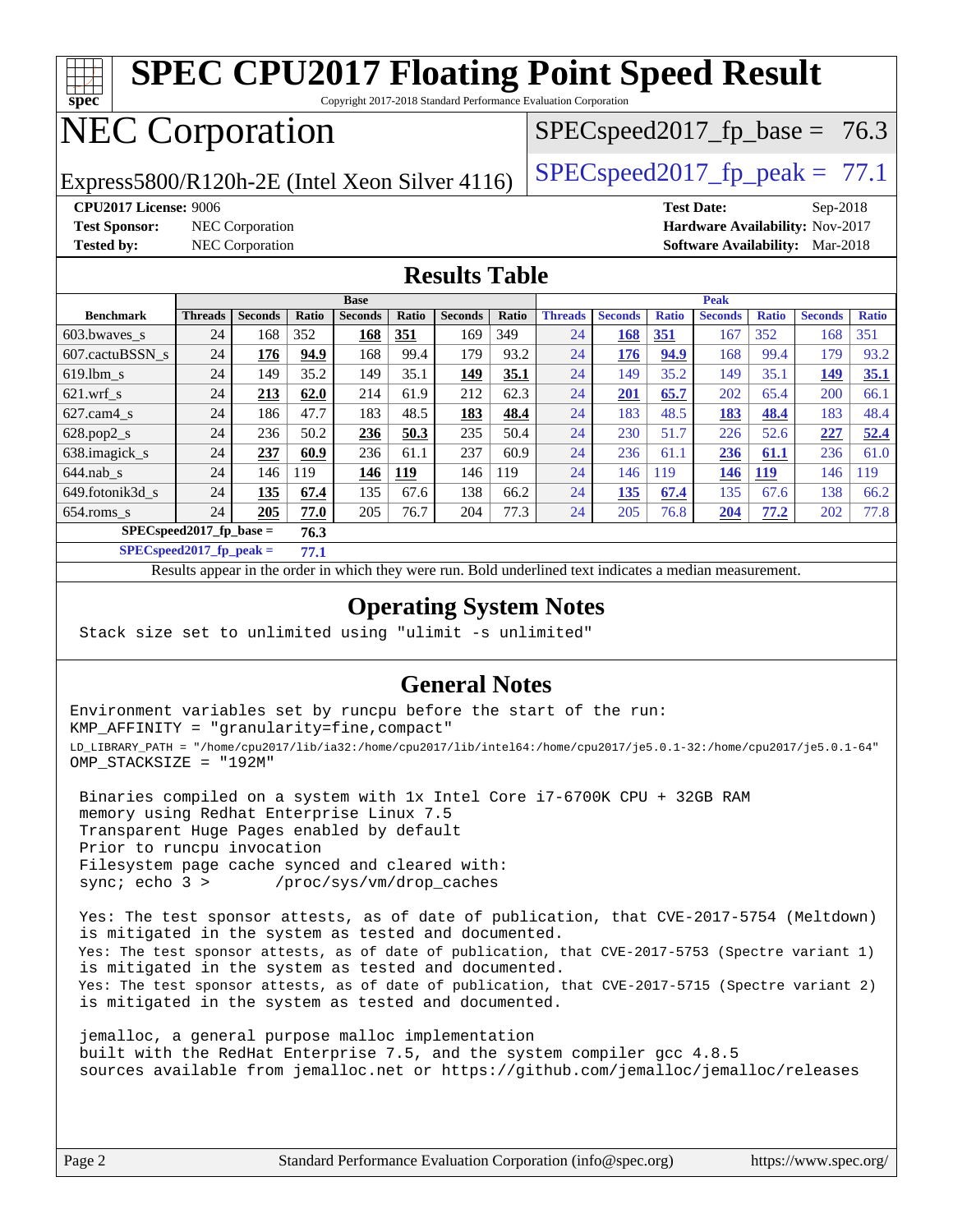| $spec*$                                                                                                                                                                                                                                                                                                                                                                                                                                                                                                                                                                                                                                                                                                                                                                                                                                                                                                                                                                                                                         | Copyright 2017-2018 Standard Performance Evaluation Corporation                                                                               | <b>SPEC CPU2017 Floating Point Speed Result</b>                                                                                                             |          |  |
|---------------------------------------------------------------------------------------------------------------------------------------------------------------------------------------------------------------------------------------------------------------------------------------------------------------------------------------------------------------------------------------------------------------------------------------------------------------------------------------------------------------------------------------------------------------------------------------------------------------------------------------------------------------------------------------------------------------------------------------------------------------------------------------------------------------------------------------------------------------------------------------------------------------------------------------------------------------------------------------------------------------------------------|-----------------------------------------------------------------------------------------------------------------------------------------------|-------------------------------------------------------------------------------------------------------------------------------------------------------------|----------|--|
| <b>NEC Corporation</b>                                                                                                                                                                                                                                                                                                                                                                                                                                                                                                                                                                                                                                                                                                                                                                                                                                                                                                                                                                                                          |                                                                                                                                               | $SPEC speed2017_f p\_base = 76.3$                                                                                                                           |          |  |
| Express5800/R120h-2E (Intel Xeon Silver $4116$ )                                                                                                                                                                                                                                                                                                                                                                                                                                                                                                                                                                                                                                                                                                                                                                                                                                                                                                                                                                                |                                                                                                                                               | $SPEC speed2017fp peak = 77.1$                                                                                                                              |          |  |
| CPU2017 License: 9006<br><b>Test Sponsor:</b><br>NEC Corporation<br><b>Tested by:</b><br>NEC Corporation                                                                                                                                                                                                                                                                                                                                                                                                                                                                                                                                                                                                                                                                                                                                                                                                                                                                                                                        |                                                                                                                                               | <b>Test Date:</b><br>Hardware Availability: Nov-2017<br><b>Software Availability:</b> Mar-2018                                                              | Sep-2018 |  |
|                                                                                                                                                                                                                                                                                                                                                                                                                                                                                                                                                                                                                                                                                                                                                                                                                                                                                                                                                                                                                                 | <b>Platform Notes</b>                                                                                                                         |                                                                                                                                                             |          |  |
| BIOS Settings:<br>Thermal Configuration: Maximum Cooling<br>Workload Profile: General Peak Frequency Compute<br>Intel Hyper-Threading: Disabled<br>Memory Patrol Scrubbing: Disabled<br>Energy/Performance Bias: Maximum Performance<br>LLC Dead Line Allocation: Disabled<br>Workload Profile: Custom<br>NUMA Group Size Optimization: Flat<br>Adjacent Sector Prefetch: Disabled<br>DCU Stream Prefetcher: Disabled<br>Sysinfo program /home/cpu2017/bin/sysinfo<br>Rev: r5974 of 2018-05-19 9bcde8f2999c33d61f64985e45859ea9<br>running on r120h2e Fri Sep 7 00:40:35 2018<br>SUT (System Under Test) info as seen by some common utilities.<br>For more information on this section, see<br>https://www.spec.org/cpu2017/Docs/config.html#sysinfo<br>From /proc/cpuinfo<br>model name : Intel(R) Xeon(R) Silver 4116 CPU @ 2.10GHz<br>"physical id"s (chips)<br>2<br>24 "processors"<br>$cpu$ cores : 12<br>siblings : 12<br>physical 0: cores 0 1 2 3 4 5 8 9 10 11 12 13<br>physical 1: cores 0 1 2 3 4 5 8 9 10 11 12 13 |                                                                                                                                               | cores, siblings (Caution: counting these is hw and system dependent. The following<br>excerpts from /proc/cpuinfo might not be reliable. Use with caution.) |          |  |
| From lscpu:<br>Architecture:<br>$CPU$ op-mode( $s$ ):<br>Byte Order:<br>CPU(s):<br>On-line CPU(s) list:<br>Thread(s) per core:<br>Core(s) per socket:<br>Socket(s):<br>NUMA $node(s):$<br>Vendor ID:<br>CPU family:<br>Model:<br>Model name:<br>Stepping:<br>CPU MHz:<br>BogoMIPS:                                                                                                                                                                                                                                                                                                                                                                                                                                                                                                                                                                                                                                                                                                                                              | x86_64<br>$32$ -bit, $64$ -bit<br>Little Endian<br>24<br>$0 - 23$<br>1<br>12<br>2<br>2<br>GenuineIntel<br>6<br>85<br>4<br>2100.000<br>4200.00 | $Intel(R) Xeon(R) Silver 4116 CPU @ 2.10GHz$                                                                                                                |          |  |
| (Continued on next page)<br>Standard Performance Evaluation Corporation (info@spec.org)<br>https://www.spec.org/                                                                                                                                                                                                                                                                                                                                                                                                                                                                                                                                                                                                                                                                                                                                                                                                                                                                                                                |                                                                                                                                               |                                                                                                                                                             |          |  |
| Page 3                                                                                                                                                                                                                                                                                                                                                                                                                                                                                                                                                                                                                                                                                                                                                                                                                                                                                                                                                                                                                          |                                                                                                                                               |                                                                                                                                                             |          |  |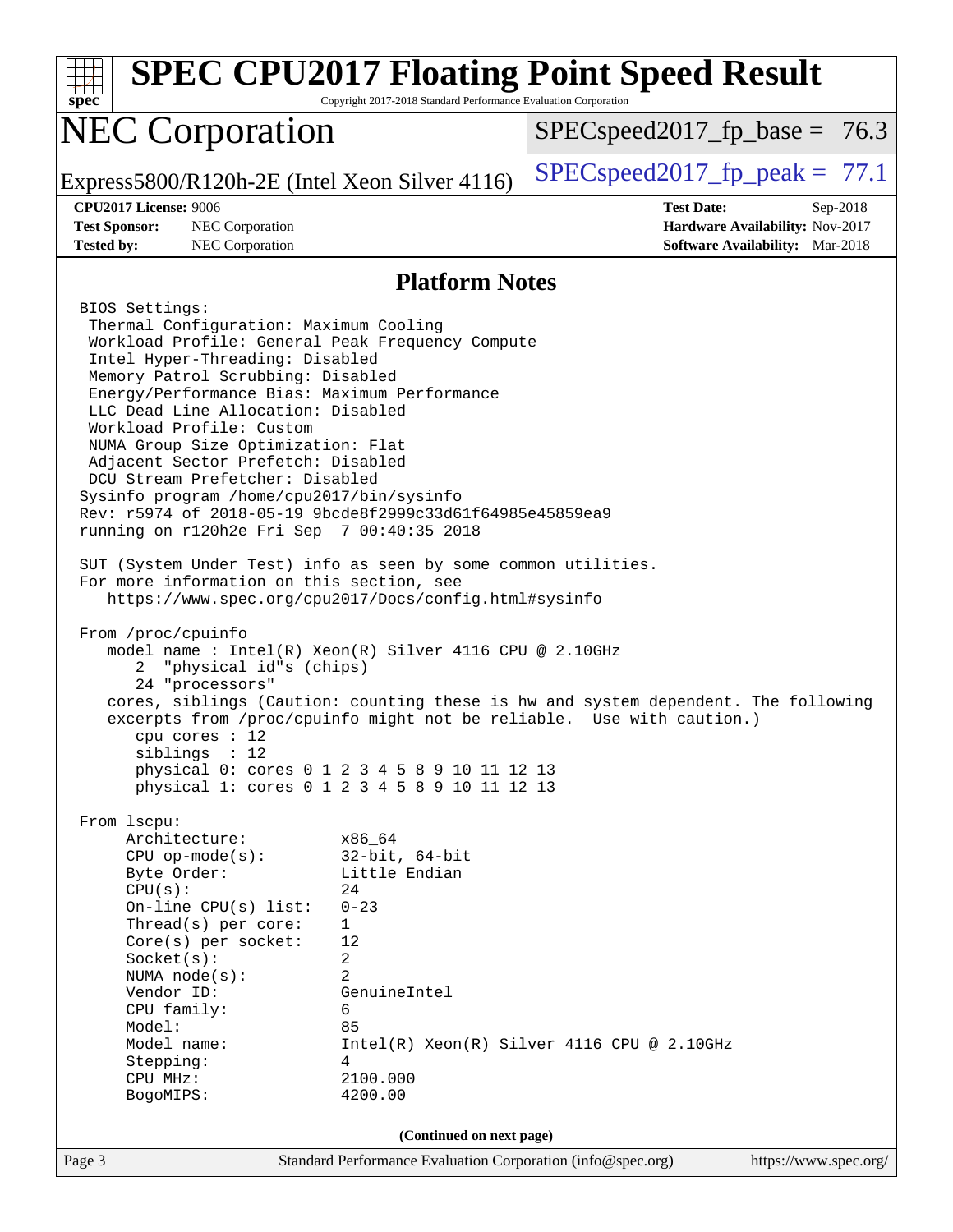Page 4 Standard Performance Evaluation Corporation [\(info@spec.org\)](mailto:info@spec.org) <https://www.spec.org/> **[spec](http://www.spec.org/) [SPEC CPU2017 Floating Point Speed Result](http://www.spec.org/auto/cpu2017/Docs/result-fields.html#SPECCPU2017FloatingPointSpeedResult)** Copyright 2017-2018 Standard Performance Evaluation Corporation NEC Corporation Express5800/R120h-2E (Intel Xeon Silver 4116) [SPECspeed2017\\_fp\\_peak =](http://www.spec.org/auto/cpu2017/Docs/result-fields.html#SPECspeed2017fppeak)  $77.1$  $SPECspeed2017_fp\_base = 76.3$ **[CPU2017 License:](http://www.spec.org/auto/cpu2017/Docs/result-fields.html#CPU2017License)** 9006 **[Test Date:](http://www.spec.org/auto/cpu2017/Docs/result-fields.html#TestDate)** Sep-2018 **[Test Sponsor:](http://www.spec.org/auto/cpu2017/Docs/result-fields.html#TestSponsor)** NEC Corporation **[Hardware Availability:](http://www.spec.org/auto/cpu2017/Docs/result-fields.html#HardwareAvailability)** Nov-2017 **[Tested by:](http://www.spec.org/auto/cpu2017/Docs/result-fields.html#Testedby)** NEC Corporation **[Software Availability:](http://www.spec.org/auto/cpu2017/Docs/result-fields.html#SoftwareAvailability)** Mar-2018 **[Platform Notes \(Continued\)](http://www.spec.org/auto/cpu2017/Docs/result-fields.html#PlatformNotes)** Virtualization: VT-x L1d cache: 32K L1i cache: 32K L2 cache: 1024K L3 cache: 16896K NUMA node0 CPU(s): 0-11 NUMA node1 CPU(s): 12-23 Flags: fpu vme de pse tsc msr pae mce cx8 apic sep mtrr pge mca cmov pat pse36 clflush dts acpi mmx fxsr sse sse2 ss ht tm pbe syscall nx pdpe1gb rdtscp lm constant\_tsc art arch\_perfmon pebs bts rep\_good nopl xtopology nonstop\_tsc aperfmperf eagerfpu pni pclmulqdq dtes64 monitor ds\_cpl vmx smx est tm2 ssse3 fma cx16 xtpr pdcm pcid dca sse4\_1 sse4\_2 x2apic movbe popcnt tsc\_deadline\_timer aes xsave avx f16c rdrand lahf\_lm abm 3dnowprefetch epb cat\_l3 cdp\_l3 invpcid\_single intel\_pt spec\_ctrl ibpb\_support tpr\_shadow vnmi flexpriority ept vpid fsgsbase tsc\_adjust bmi1 hle avx2 smep bmi2 erms invpcid rtm cqm mpx rdt\_a avx512f avx512dq rdseed adx smap clflushopt clwb avx512cd avx512bw avx512vl xsaveopt xsavec xgetbv1 cqm\_llc cqm\_occup\_llc cqm\_mbm\_total cqm\_mbm\_local dtherm ida arat pln pts /proc/cpuinfo cache data cache size : 16896 KB From numactl --hardware WARNING: a numactl 'node' might or might not correspond to a physical chip. available: 2 nodes (0-1) node 0 cpus: 0 1 2 3 4 5 6 7 8 9 10 11 node 0 size: 97964 MB node 0 free: 95472 MB node 1 cpus: 12 13 14 15 16 17 18 19 20 21 22 23 node 1 size: 98303 MB node 1 free: 95896 MB node distances: node 0 1 0: 10 21 1: 21 10 From /proc/meminfo MemTotal: 197750116 kB HugePages\_Total: 0 Hugepagesize: 2048 kB From /etc/\*release\* /etc/\*version\* os-release: NAME="Red Hat Enterprise Linux Server" VERSION="7.4 (Maipo)" ID="rhel" ID\_LIKE="fedora" VARIANT="Server" **(Continued on next page)**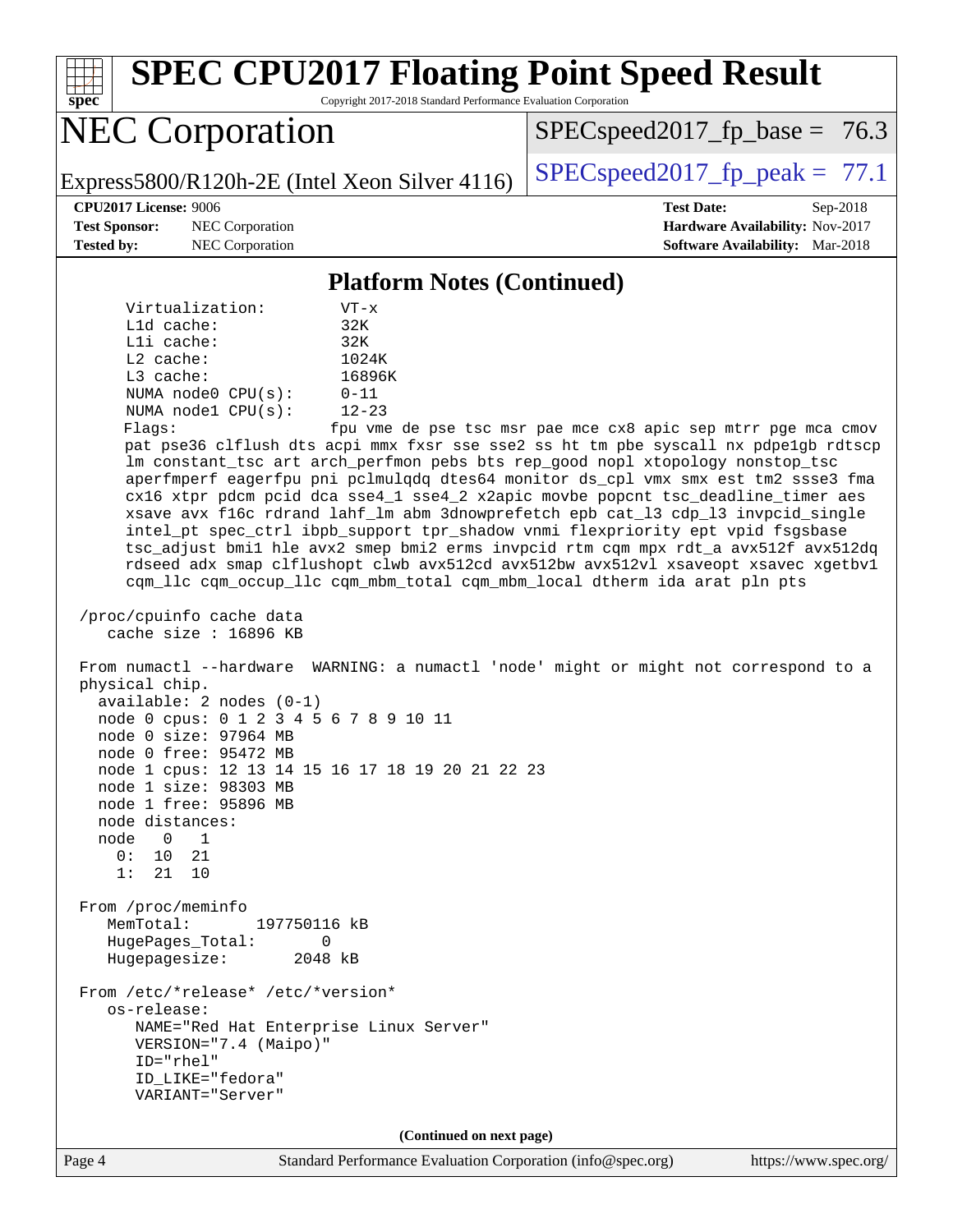| <b>SPEC CPU2017 Floating Point Speed Result</b><br>spec<br>Copyright 2017-2018 Standard Performance Evaluation Corporation                                                                                                                                                                                                                                                                                                                                                          |                                                                                                            |  |  |  |  |
|-------------------------------------------------------------------------------------------------------------------------------------------------------------------------------------------------------------------------------------------------------------------------------------------------------------------------------------------------------------------------------------------------------------------------------------------------------------------------------------|------------------------------------------------------------------------------------------------------------|--|--|--|--|
| <b>NEC Corporation</b>                                                                                                                                                                                                                                                                                                                                                                                                                                                              | $SPEC speed2017_f p\_base = 76.3$                                                                          |  |  |  |  |
| Express5800/R120h-2E (Intel Xeon Silver 4116)                                                                                                                                                                                                                                                                                                                                                                                                                                       | $SPEC speed2017fr peak = 77.1$                                                                             |  |  |  |  |
| <b>CPU2017 License: 9006</b><br><b>Test Sponsor:</b><br>NEC Corporation<br>NEC Corporation<br><b>Tested by:</b>                                                                                                                                                                                                                                                                                                                                                                     | <b>Test Date:</b><br>Sep-2018<br>Hardware Availability: Nov-2017<br><b>Software Availability:</b> Mar-2018 |  |  |  |  |
| <b>Platform Notes (Continued)</b>                                                                                                                                                                                                                                                                                                                                                                                                                                                   |                                                                                                            |  |  |  |  |
| VARIANT_ID="server"<br>VERSION_ID="7.4"<br>PRETTY_NAME="Red Hat Enterprise Linux Server 7.4 (Maipo)"<br>redhat-release: Red Hat Enterprise Linux Server release 7.4 (Maipo)<br>system-release: Red Hat Enterprise Linux Server release 7.4 (Maipo)<br>system-release-cpe: cpe:/o:redhat:enterprise_linux:7.4:ga:server<br>uname $-a$ :<br>Linux r120h2e 3.10.0-693.21.1.el7.x86_64 #1 SMP Fri Feb 23 18:54:16 UTC 2018 x86_64                                                       |                                                                                                            |  |  |  |  |
| x86_64 x86_64 GNU/Linux                                                                                                                                                                                                                                                                                                                                                                                                                                                             |                                                                                                            |  |  |  |  |
| Kernel self-reported vulnerability status:<br>CVE-2017-5754 (Meltdown):<br>Mitigation: PTI<br>CVE-2017-5753 (Spectre variant 1): Mitigation: Load fences<br>CVE-2017-5715 (Spectre variant 2): Mitigation: IBRS (kernel)                                                                                                                                                                                                                                                            |                                                                                                            |  |  |  |  |
| run-level 3 Sep 7 00:34                                                                                                                                                                                                                                                                                                                                                                                                                                                             |                                                                                                            |  |  |  |  |
| SPEC is set to: /home/cpu2017<br>Filesystem<br>Type Size Used Avail Use% Mounted on<br>/dev/sda3<br>ext4 542G 378G 137G 74% /                                                                                                                                                                                                                                                                                                                                                       |                                                                                                            |  |  |  |  |
| Additional information from dmidecode follows. WARNING: Use caution when you interpret<br>this section. The 'dmidecode' program reads system data which is "intended to allow<br>hardware to be accurately determined", but the intent may not be met, as there are<br>frequent changes to hardware, firmware, and the "DMTF SMBIOS" standard.<br>BIOS NEC U31 02/14/2018<br>Memory:<br>4x UNKNOWN NOT AVAILABLE<br>12x UNKNOWN NOT AVAILABLE 16 GB 2 rank 2666, configured at 2400 |                                                                                                            |  |  |  |  |
| (End of data from sysinfo program)                                                                                                                                                                                                                                                                                                                                                                                                                                                  |                                                                                                            |  |  |  |  |
| <b>Compiler Version Notes</b>                                                                                                                                                                                                                                                                                                                                                                                                                                                       |                                                                                                            |  |  |  |  |
| CC 619.1bm_s(base) 638.imagick_s(base, peak) 644.nab_s(base, peak)                                                                                                                                                                                                                                                                                                                                                                                                                  | =============================                                                                              |  |  |  |  |
| icc (ICC) 18.0.2 20180210<br>Copyright (C) 1985-2018 Intel Corporation. All rights reserved.                                                                                                                                                                                                                                                                                                                                                                                        |                                                                                                            |  |  |  |  |
| $619.1$ bm_s(peak)<br>CC.                                                                                                                                                                                                                                                                                                                                                                                                                                                           |                                                                                                            |  |  |  |  |
| (Continued on next page)                                                                                                                                                                                                                                                                                                                                                                                                                                                            |                                                                                                            |  |  |  |  |
| Page 5<br>Standard Performance Evaluation Corporation (info@spec.org)                                                                                                                                                                                                                                                                                                                                                                                                               | https://www.spec.org/                                                                                      |  |  |  |  |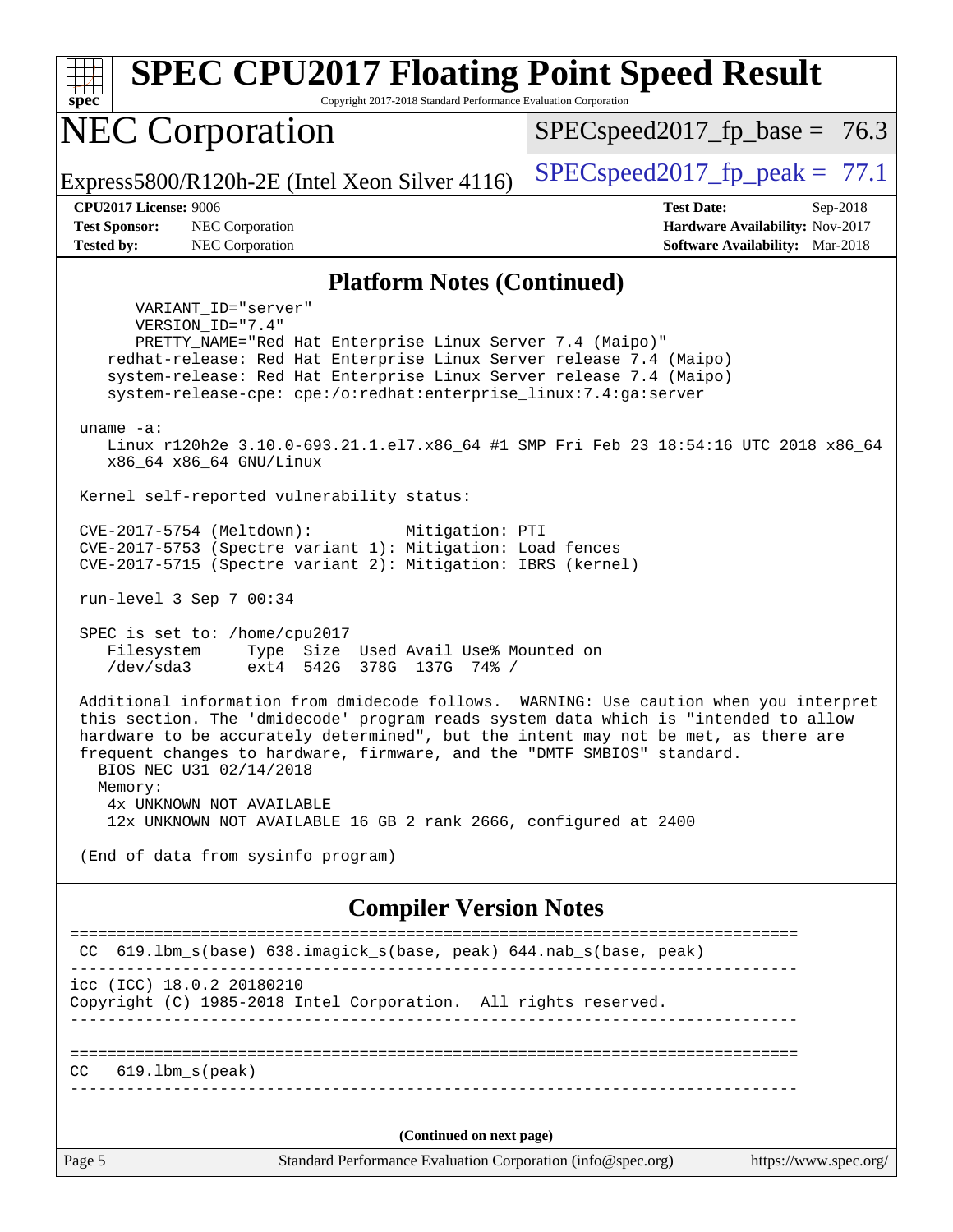| <b>SPEC CPU2017 Floating Point Speed Result</b><br>Copyright 2017-2018 Standard Performance Evaluation Corporation<br>$spec^*$                                                                   |  |                                                                                                |          |  |  |  |
|--------------------------------------------------------------------------------------------------------------------------------------------------------------------------------------------------|--|------------------------------------------------------------------------------------------------|----------|--|--|--|
| <b>NEC Corporation</b>                                                                                                                                                                           |  | $SPEC speed2017_f p\_base = 76.3$                                                              |          |  |  |  |
| Express5800/R120h-2E (Intel Xeon Silver 4116)                                                                                                                                                    |  | $SPEC speed2017_fp\_peak = 77.1$                                                               |          |  |  |  |
| <b>CPU2017 License: 9006</b><br><b>Test Sponsor:</b><br>NEC Corporation<br><b>Tested by:</b><br><b>NEC Corporation</b>                                                                           |  | <b>Test Date:</b><br>Hardware Availability: Nov-2017<br><b>Software Availability:</b> Mar-2018 | Sep-2018 |  |  |  |
| <b>Compiler Version Notes (Continued)</b>                                                                                                                                                        |  |                                                                                                |          |  |  |  |
| icc (ICC) 18.0.2 20180210<br>Copyright (C) 1985-2018 Intel Corporation. All rights reserved.                                                                                                     |  |                                                                                                |          |  |  |  |
| FC 607.cactuBSSN_s(base, peak)                                                                                                                                                                   |  |                                                                                                |          |  |  |  |
| icpc (ICC) 18.0.2 20180210<br>Copyright (C) 1985-2018 Intel Corporation. All rights reserved.<br>icc (ICC) 18.0.2 20180210                                                                       |  |                                                                                                |          |  |  |  |
| Copyright (C) 1985-2018 Intel Corporation. All rights reserved.<br>ifort (IFORT) 18.0.2 20180210<br>Copyright (C) 1985-2018 Intel Corporation. All rights reserved.                              |  |                                                                                                |          |  |  |  |
| 603.bwaves_s(base) 649.fotonik3d_s(base) 654.roms_s(base, peak)<br>ifort (IFORT) 18.0.2 20180210<br>Copyright (C) 1985-2018 Intel Corporation. All rights reserved.                              |  |                                                                                                |          |  |  |  |
| 603.bwaves_s(peak) 649.fotonik3d_s(peak)<br>FC.                                                                                                                                                  |  |                                                                                                |          |  |  |  |
| ifort (IFORT) 18.0.2 20180210<br>Copyright (C) 1985-2018 Intel Corporation. All rights reserved.                                                                                                 |  |                                                                                                |          |  |  |  |
| $CC$ 621.wrf_s(base) 627.cam4_s(base, peak) 628.pop2_s(base)                                                                                                                                     |  |                                                                                                |          |  |  |  |
| ifort (IFORT) 18.0.2 20180210<br>Copyright (C) 1985-2018 Intel Corporation. All rights reserved.<br>icc (ICC) 18.0.2 20180210<br>Copyright (C) 1985-2018 Intel Corporation. All rights reserved. |  |                                                                                                |          |  |  |  |
| $CC$ $621.wrf_s(peak)$ $628.pop2_s(peak)$                                                                                                                                                        |  |                                                                                                |          |  |  |  |
| ifort (IFORT) 18.0.2 20180210<br>Copyright (C) 1985-2018 Intel Corporation. All rights reserved.<br>icc (ICC) 18.0.2 20180210                                                                    |  |                                                                                                |          |  |  |  |
| Copyright (C) 1985-2018 Intel Corporation. All rights reserved.                                                                                                                                  |  |                                                                                                |          |  |  |  |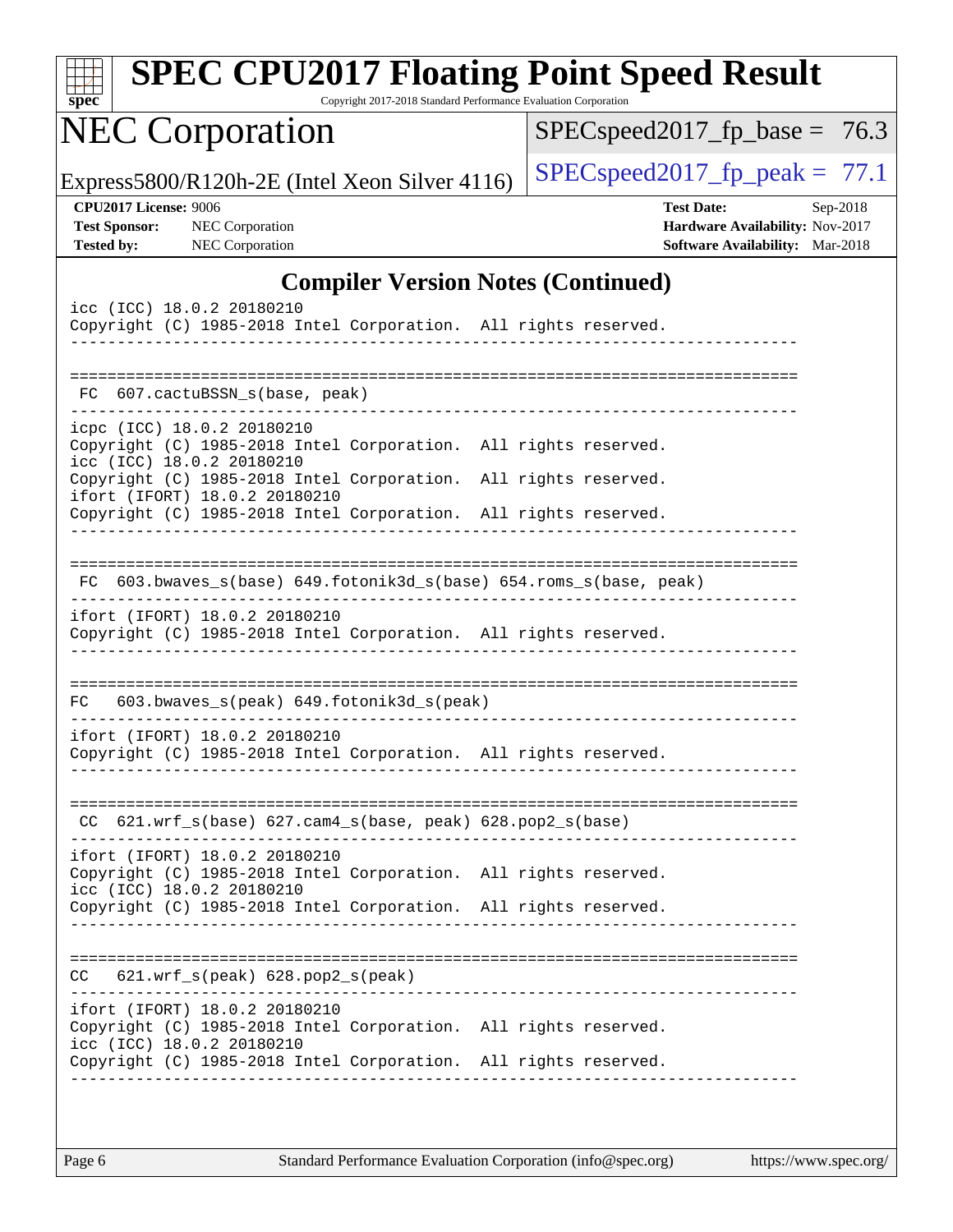

# **[SPEC CPU2017 Floating Point Speed Result](http://www.spec.org/auto/cpu2017/Docs/result-fields.html#SPECCPU2017FloatingPointSpeedResult)**

Copyright 2017-2018 Standard Performance Evaluation Corporation

## NEC Corporation

 $SPECspeed2017<sub>fp</sub> base = 76.3$ 

Express5800/R120h-2E (Intel Xeon Silver 4116) [SPECspeed2017\\_fp\\_peak =](http://www.spec.org/auto/cpu2017/Docs/result-fields.html#SPECspeed2017fppeak)  $77.1$ 

**[Test Sponsor:](http://www.spec.org/auto/cpu2017/Docs/result-fields.html#TestSponsor)** NEC Corporation **[Hardware Availability:](http://www.spec.org/auto/cpu2017/Docs/result-fields.html#HardwareAvailability)** Nov-2017

**[CPU2017 License:](http://www.spec.org/auto/cpu2017/Docs/result-fields.html#CPU2017License)** 9006 **[Test Date:](http://www.spec.org/auto/cpu2017/Docs/result-fields.html#TestDate)** Sep-2018 **[Tested by:](http://www.spec.org/auto/cpu2017/Docs/result-fields.html#Testedby)** NEC Corporation **[Software Availability:](http://www.spec.org/auto/cpu2017/Docs/result-fields.html#SoftwareAvailability)** Mar-2018

#### **[Base Compiler Invocation](http://www.spec.org/auto/cpu2017/Docs/result-fields.html#BaseCompilerInvocation)**

[C benchmarks](http://www.spec.org/auto/cpu2017/Docs/result-fields.html#Cbenchmarks): [icc -m64 -std=c11](http://www.spec.org/cpu2017/results/res2018q4/cpu2017-20180917-08880.flags.html#user_CCbase_intel_icc_64bit_c11_33ee0cdaae7deeeab2a9725423ba97205ce30f63b9926c2519791662299b76a0318f32ddfffdc46587804de3178b4f9328c46fa7c2b0cd779d7a61945c91cd35)

[Fortran benchmarks:](http://www.spec.org/auto/cpu2017/Docs/result-fields.html#Fortranbenchmarks) [ifort -m64](http://www.spec.org/cpu2017/results/res2018q4/cpu2017-20180917-08880.flags.html#user_FCbase_intel_ifort_64bit_24f2bb282fbaeffd6157abe4f878425411749daecae9a33200eee2bee2fe76f3b89351d69a8130dd5949958ce389cf37ff59a95e7a40d588e8d3a57e0c3fd751)

[Benchmarks using both Fortran and C](http://www.spec.org/auto/cpu2017/Docs/result-fields.html#BenchmarksusingbothFortranandC): [ifort -m64](http://www.spec.org/cpu2017/results/res2018q4/cpu2017-20180917-08880.flags.html#user_CC_FCbase_intel_ifort_64bit_24f2bb282fbaeffd6157abe4f878425411749daecae9a33200eee2bee2fe76f3b89351d69a8130dd5949958ce389cf37ff59a95e7a40d588e8d3a57e0c3fd751) [icc -m64 -std=c11](http://www.spec.org/cpu2017/results/res2018q4/cpu2017-20180917-08880.flags.html#user_CC_FCbase_intel_icc_64bit_c11_33ee0cdaae7deeeab2a9725423ba97205ce30f63b9926c2519791662299b76a0318f32ddfffdc46587804de3178b4f9328c46fa7c2b0cd779d7a61945c91cd35)

[Benchmarks using Fortran, C, and C++](http://www.spec.org/auto/cpu2017/Docs/result-fields.html#BenchmarksusingFortranCandCXX): [icpc -m64](http://www.spec.org/cpu2017/results/res2018q4/cpu2017-20180917-08880.flags.html#user_CC_CXX_FCbase_intel_icpc_64bit_4ecb2543ae3f1412ef961e0650ca070fec7b7afdcd6ed48761b84423119d1bf6bdf5cad15b44d48e7256388bc77273b966e5eb805aefd121eb22e9299b2ec9d9) [icc -m64 -std=c11](http://www.spec.org/cpu2017/results/res2018q4/cpu2017-20180917-08880.flags.html#user_CC_CXX_FCbase_intel_icc_64bit_c11_33ee0cdaae7deeeab2a9725423ba97205ce30f63b9926c2519791662299b76a0318f32ddfffdc46587804de3178b4f9328c46fa7c2b0cd779d7a61945c91cd35) [ifort -m64](http://www.spec.org/cpu2017/results/res2018q4/cpu2017-20180917-08880.flags.html#user_CC_CXX_FCbase_intel_ifort_64bit_24f2bb282fbaeffd6157abe4f878425411749daecae9a33200eee2bee2fe76f3b89351d69a8130dd5949958ce389cf37ff59a95e7a40d588e8d3a57e0c3fd751)

#### **[Base Portability Flags](http://www.spec.org/auto/cpu2017/Docs/result-fields.html#BasePortabilityFlags)**

 603.bwaves\_s: [-DSPEC\\_LP64](http://www.spec.org/cpu2017/results/res2018q4/cpu2017-20180917-08880.flags.html#suite_basePORTABILITY603_bwaves_s_DSPEC_LP64) 607.cactuBSSN\_s: [-DSPEC\\_LP64](http://www.spec.org/cpu2017/results/res2018q4/cpu2017-20180917-08880.flags.html#suite_basePORTABILITY607_cactuBSSN_s_DSPEC_LP64) 619.lbm\_s: [-DSPEC\\_LP64](http://www.spec.org/cpu2017/results/res2018q4/cpu2017-20180917-08880.flags.html#suite_basePORTABILITY619_lbm_s_DSPEC_LP64) 621.wrf\_s: [-DSPEC\\_LP64](http://www.spec.org/cpu2017/results/res2018q4/cpu2017-20180917-08880.flags.html#suite_basePORTABILITY621_wrf_s_DSPEC_LP64) [-DSPEC\\_CASE\\_FLAG](http://www.spec.org/cpu2017/results/res2018q4/cpu2017-20180917-08880.flags.html#b621.wrf_s_baseCPORTABILITY_DSPEC_CASE_FLAG) [-convert big\\_endian](http://www.spec.org/cpu2017/results/res2018q4/cpu2017-20180917-08880.flags.html#user_baseFPORTABILITY621_wrf_s_convert_big_endian_c3194028bc08c63ac5d04de18c48ce6d347e4e562e8892b8bdbdc0214820426deb8554edfa529a3fb25a586e65a3d812c835984020483e7e73212c4d31a38223) 627.cam4\_s: [-DSPEC\\_LP64](http://www.spec.org/cpu2017/results/res2018q4/cpu2017-20180917-08880.flags.html#suite_basePORTABILITY627_cam4_s_DSPEC_LP64) [-DSPEC\\_CASE\\_FLAG](http://www.spec.org/cpu2017/results/res2018q4/cpu2017-20180917-08880.flags.html#b627.cam4_s_baseCPORTABILITY_DSPEC_CASE_FLAG) 628.pop2\_s: [-DSPEC\\_LP64](http://www.spec.org/cpu2017/results/res2018q4/cpu2017-20180917-08880.flags.html#suite_basePORTABILITY628_pop2_s_DSPEC_LP64) [-DSPEC\\_CASE\\_FLAG](http://www.spec.org/cpu2017/results/res2018q4/cpu2017-20180917-08880.flags.html#b628.pop2_s_baseCPORTABILITY_DSPEC_CASE_FLAG) [-convert big\\_endian](http://www.spec.org/cpu2017/results/res2018q4/cpu2017-20180917-08880.flags.html#user_baseFPORTABILITY628_pop2_s_convert_big_endian_c3194028bc08c63ac5d04de18c48ce6d347e4e562e8892b8bdbdc0214820426deb8554edfa529a3fb25a586e65a3d812c835984020483e7e73212c4d31a38223) [-assume byterecl](http://www.spec.org/cpu2017/results/res2018q4/cpu2017-20180917-08880.flags.html#user_baseFPORTABILITY628_pop2_s_assume_byterecl_7e47d18b9513cf18525430bbf0f2177aa9bf368bc7a059c09b2c06a34b53bd3447c950d3f8d6c70e3faf3a05c8557d66a5798b567902e8849adc142926523472) 638.imagick\_s: [-DSPEC\\_LP64](http://www.spec.org/cpu2017/results/res2018q4/cpu2017-20180917-08880.flags.html#suite_basePORTABILITY638_imagick_s_DSPEC_LP64) 644.nab\_s: [-DSPEC\\_LP64](http://www.spec.org/cpu2017/results/res2018q4/cpu2017-20180917-08880.flags.html#suite_basePORTABILITY644_nab_s_DSPEC_LP64) 649.fotonik3d\_s: [-DSPEC\\_LP64](http://www.spec.org/cpu2017/results/res2018q4/cpu2017-20180917-08880.flags.html#suite_basePORTABILITY649_fotonik3d_s_DSPEC_LP64) 654.roms\_s: [-DSPEC\\_LP64](http://www.spec.org/cpu2017/results/res2018q4/cpu2017-20180917-08880.flags.html#suite_basePORTABILITY654_roms_s_DSPEC_LP64)

#### **[Base Optimization Flags](http://www.spec.org/auto/cpu2017/Docs/result-fields.html#BaseOptimizationFlags)**

#### [C benchmarks](http://www.spec.org/auto/cpu2017/Docs/result-fields.html#Cbenchmarks):

[-Wl,-z,muldefs](http://www.spec.org/cpu2017/results/res2018q4/cpu2017-20180917-08880.flags.html#user_CCbase_link_force_multiple1_b4cbdb97b34bdee9ceefcfe54f4c8ea74255f0b02a4b23e853cdb0e18eb4525ac79b5a88067c842dd0ee6996c24547a27a4b99331201badda8798ef8a743f577) [-xCORE-AVX2](http://www.spec.org/cpu2017/results/res2018q4/cpu2017-20180917-08880.flags.html#user_CCbase_f-xCORE-AVX2) [-ipo](http://www.spec.org/cpu2017/results/res2018q4/cpu2017-20180917-08880.flags.html#user_CCbase_f-ipo) [-O3](http://www.spec.org/cpu2017/results/res2018q4/cpu2017-20180917-08880.flags.html#user_CCbase_f-O3) [-no-prec-div](http://www.spec.org/cpu2017/results/res2018q4/cpu2017-20180917-08880.flags.html#user_CCbase_f-no-prec-div) [-qopt-prefetch](http://www.spec.org/cpu2017/results/res2018q4/cpu2017-20180917-08880.flags.html#user_CCbase_f-qopt-prefetch) [-ffinite-math-only](http://www.spec.org/cpu2017/results/res2018q4/cpu2017-20180917-08880.flags.html#user_CCbase_f_finite_math_only_cb91587bd2077682c4b38af759c288ed7c732db004271a9512da14a4f8007909a5f1427ecbf1a0fb78ff2a814402c6114ac565ca162485bbcae155b5e4258871) [-qopt-mem-layout-trans=3](http://www.spec.org/cpu2017/results/res2018q4/cpu2017-20180917-08880.flags.html#user_CCbase_f-qopt-mem-layout-trans_de80db37974c74b1f0e20d883f0b675c88c3b01e9d123adea9b28688d64333345fb62bc4a798493513fdb68f60282f9a726aa07f478b2f7113531aecce732043) [-qopenmp](http://www.spec.org/cpu2017/results/res2018q4/cpu2017-20180917-08880.flags.html#user_CCbase_qopenmp_16be0c44f24f464004c6784a7acb94aca937f053568ce72f94b139a11c7c168634a55f6653758ddd83bcf7b8463e8028bb0b48b77bcddc6b78d5d95bb1df2967) [-DSPEC\\_OPENMP](http://www.spec.org/cpu2017/results/res2018q4/cpu2017-20180917-08880.flags.html#suite_CCbase_DSPEC_OPENMP) [-L/usr/local/je5.0.1-64/lib](http://www.spec.org/cpu2017/results/res2018q4/cpu2017-20180917-08880.flags.html#user_CCbase_jemalloc_link_path64_4b10a636b7bce113509b17f3bd0d6226c5fb2346b9178c2d0232c14f04ab830f976640479e5c33dc2bcbbdad86ecfb6634cbbd4418746f06f368b512fced5394) [-ljemalloc](http://www.spec.org/cpu2017/results/res2018q4/cpu2017-20180917-08880.flags.html#user_CCbase_jemalloc_link_lib_d1249b907c500fa1c0672f44f562e3d0f79738ae9e3c4a9c376d49f265a04b9c99b167ecedbf6711b3085be911c67ff61f150a17b3472be731631ba4d0471706)

#### [Fortran benchmarks](http://www.spec.org/auto/cpu2017/Docs/result-fields.html#Fortranbenchmarks):

[-Wl,-z,muldefs](http://www.spec.org/cpu2017/results/res2018q4/cpu2017-20180917-08880.flags.html#user_FCbase_link_force_multiple1_b4cbdb97b34bdee9ceefcfe54f4c8ea74255f0b02a4b23e853cdb0e18eb4525ac79b5a88067c842dd0ee6996c24547a27a4b99331201badda8798ef8a743f577) [-DSPEC\\_OPENMP](http://www.spec.org/cpu2017/results/res2018q4/cpu2017-20180917-08880.flags.html#suite_FCbase_DSPEC_OPENMP) [-xCORE-AVX2](http://www.spec.org/cpu2017/results/res2018q4/cpu2017-20180917-08880.flags.html#user_FCbase_f-xCORE-AVX2) [-ipo](http://www.spec.org/cpu2017/results/res2018q4/cpu2017-20180917-08880.flags.html#user_FCbase_f-ipo) [-O3](http://www.spec.org/cpu2017/results/res2018q4/cpu2017-20180917-08880.flags.html#user_FCbase_f-O3) [-no-prec-div](http://www.spec.org/cpu2017/results/res2018q4/cpu2017-20180917-08880.flags.html#user_FCbase_f-no-prec-div) [-qopt-prefetch](http://www.spec.org/cpu2017/results/res2018q4/cpu2017-20180917-08880.flags.html#user_FCbase_f-qopt-prefetch) [-ffinite-math-only](http://www.spec.org/cpu2017/results/res2018q4/cpu2017-20180917-08880.flags.html#user_FCbase_f_finite_math_only_cb91587bd2077682c4b38af759c288ed7c732db004271a9512da14a4f8007909a5f1427ecbf1a0fb78ff2a814402c6114ac565ca162485bbcae155b5e4258871) [-qopt-mem-layout-trans=3](http://www.spec.org/cpu2017/results/res2018q4/cpu2017-20180917-08880.flags.html#user_FCbase_f-qopt-mem-layout-trans_de80db37974c74b1f0e20d883f0b675c88c3b01e9d123adea9b28688d64333345fb62bc4a798493513fdb68f60282f9a726aa07f478b2f7113531aecce732043) [-qopenmp](http://www.spec.org/cpu2017/results/res2018q4/cpu2017-20180917-08880.flags.html#user_FCbase_qopenmp_16be0c44f24f464004c6784a7acb94aca937f053568ce72f94b139a11c7c168634a55f6653758ddd83bcf7b8463e8028bb0b48b77bcddc6b78d5d95bb1df2967) [-nostandard-realloc-lhs](http://www.spec.org/cpu2017/results/res2018q4/cpu2017-20180917-08880.flags.html#user_FCbase_f_2003_std_realloc_82b4557e90729c0f113870c07e44d33d6f5a304b4f63d4c15d2d0f1fab99f5daaed73bdb9275d9ae411527f28b936061aa8b9c8f2d63842963b95c9dd6426b8a) [-L/usr/local/je5.0.1-64/lib](http://www.spec.org/cpu2017/results/res2018q4/cpu2017-20180917-08880.flags.html#user_FCbase_jemalloc_link_path64_4b10a636b7bce113509b17f3bd0d6226c5fb2346b9178c2d0232c14f04ab830f976640479e5c33dc2bcbbdad86ecfb6634cbbd4418746f06f368b512fced5394) [-ljemalloc](http://www.spec.org/cpu2017/results/res2018q4/cpu2017-20180917-08880.flags.html#user_FCbase_jemalloc_link_lib_d1249b907c500fa1c0672f44f562e3d0f79738ae9e3c4a9c376d49f265a04b9c99b167ecedbf6711b3085be911c67ff61f150a17b3472be731631ba4d0471706)

[Benchmarks using both Fortran and C](http://www.spec.org/auto/cpu2017/Docs/result-fields.html#BenchmarksusingbothFortranandC):

[-Wl,-z,muldefs](http://www.spec.org/cpu2017/results/res2018q4/cpu2017-20180917-08880.flags.html#user_CC_FCbase_link_force_multiple1_b4cbdb97b34bdee9ceefcfe54f4c8ea74255f0b02a4b23e853cdb0e18eb4525ac79b5a88067c842dd0ee6996c24547a27a4b99331201badda8798ef8a743f577) [-xCORE-AVX2](http://www.spec.org/cpu2017/results/res2018q4/cpu2017-20180917-08880.flags.html#user_CC_FCbase_f-xCORE-AVX2) [-ipo](http://www.spec.org/cpu2017/results/res2018q4/cpu2017-20180917-08880.flags.html#user_CC_FCbase_f-ipo) [-O3](http://www.spec.org/cpu2017/results/res2018q4/cpu2017-20180917-08880.flags.html#user_CC_FCbase_f-O3) [-no-prec-div](http://www.spec.org/cpu2017/results/res2018q4/cpu2017-20180917-08880.flags.html#user_CC_FCbase_f-no-prec-div) [-qopt-prefetch](http://www.spec.org/cpu2017/results/res2018q4/cpu2017-20180917-08880.flags.html#user_CC_FCbase_f-qopt-prefetch) [-ffinite-math-only](http://www.spec.org/cpu2017/results/res2018q4/cpu2017-20180917-08880.flags.html#user_CC_FCbase_f_finite_math_only_cb91587bd2077682c4b38af759c288ed7c732db004271a9512da14a4f8007909a5f1427ecbf1a0fb78ff2a814402c6114ac565ca162485bbcae155b5e4258871) [-qopt-mem-layout-trans=3](http://www.spec.org/cpu2017/results/res2018q4/cpu2017-20180917-08880.flags.html#user_CC_FCbase_f-qopt-mem-layout-trans_de80db37974c74b1f0e20d883f0b675c88c3b01e9d123adea9b28688d64333345fb62bc4a798493513fdb68f60282f9a726aa07f478b2f7113531aecce732043) [-qopenmp](http://www.spec.org/cpu2017/results/res2018q4/cpu2017-20180917-08880.flags.html#user_CC_FCbase_qopenmp_16be0c44f24f464004c6784a7acb94aca937f053568ce72f94b139a11c7c168634a55f6653758ddd83bcf7b8463e8028bb0b48b77bcddc6b78d5d95bb1df2967) [-DSPEC\\_OPENMP](http://www.spec.org/cpu2017/results/res2018q4/cpu2017-20180917-08880.flags.html#suite_CC_FCbase_DSPEC_OPENMP) [-nostandard-realloc-lhs](http://www.spec.org/cpu2017/results/res2018q4/cpu2017-20180917-08880.flags.html#user_CC_FCbase_f_2003_std_realloc_82b4557e90729c0f113870c07e44d33d6f5a304b4f63d4c15d2d0f1fab99f5daaed73bdb9275d9ae411527f28b936061aa8b9c8f2d63842963b95c9dd6426b8a) [-L/usr/local/je5.0.1-64/lib](http://www.spec.org/cpu2017/results/res2018q4/cpu2017-20180917-08880.flags.html#user_CC_FCbase_jemalloc_link_path64_4b10a636b7bce113509b17f3bd0d6226c5fb2346b9178c2d0232c14f04ab830f976640479e5c33dc2bcbbdad86ecfb6634cbbd4418746f06f368b512fced5394) [-ljemalloc](http://www.spec.org/cpu2017/results/res2018q4/cpu2017-20180917-08880.flags.html#user_CC_FCbase_jemalloc_link_lib_d1249b907c500fa1c0672f44f562e3d0f79738ae9e3c4a9c376d49f265a04b9c99b167ecedbf6711b3085be911c67ff61f150a17b3472be731631ba4d0471706)

**(Continued on next page)**

| Page 7<br>Standard Performance Evaluation Corporation (info@spec.org) | https://www.spec.org/ |
|-----------------------------------------------------------------------|-----------------------|
|-----------------------------------------------------------------------|-----------------------|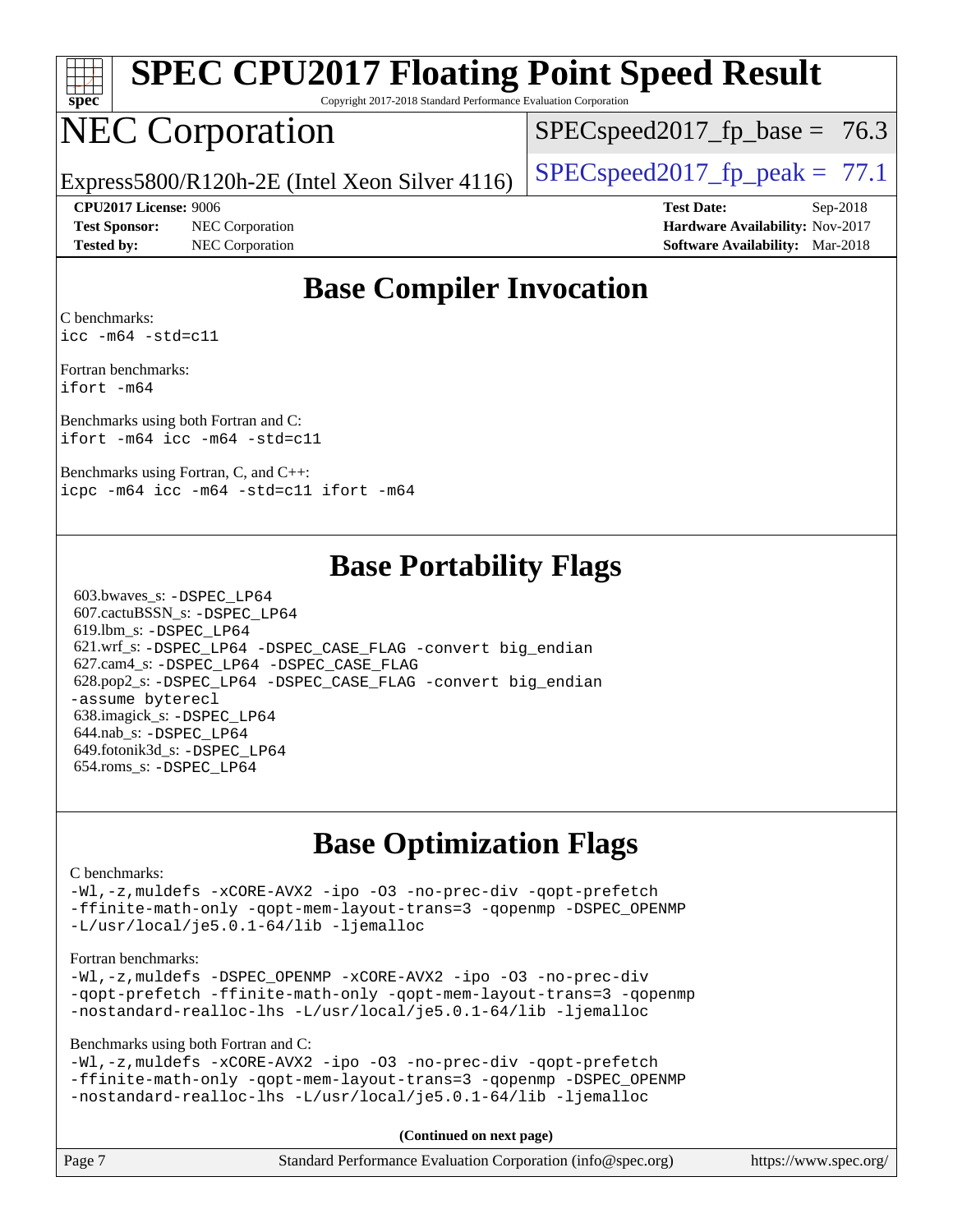

# **[SPEC CPU2017 Floating Point Speed Result](http://www.spec.org/auto/cpu2017/Docs/result-fields.html#SPECCPU2017FloatingPointSpeedResult)**

Copyright 2017-2018 Standard Performance Evaluation Corporation

## NEC Corporation

 $SPECspeed2017<sub>fp</sub> base = 76.3$ 

Express5800/R120h-2E (Intel Xeon Silver 4116) [SPECspeed2017\\_fp\\_peak =](http://www.spec.org/auto/cpu2017/Docs/result-fields.html#SPECspeed2017fppeak)  $77.1$ 

**[Tested by:](http://www.spec.org/auto/cpu2017/Docs/result-fields.html#Testedby)** NEC Corporation **[Software Availability:](http://www.spec.org/auto/cpu2017/Docs/result-fields.html#SoftwareAvailability)** Mar-2018

**[CPU2017 License:](http://www.spec.org/auto/cpu2017/Docs/result-fields.html#CPU2017License)** 9006 **[Test Date:](http://www.spec.org/auto/cpu2017/Docs/result-fields.html#TestDate)** Sep-2018 **[Test Sponsor:](http://www.spec.org/auto/cpu2017/Docs/result-fields.html#TestSponsor)** NEC Corporation **[Hardware Availability:](http://www.spec.org/auto/cpu2017/Docs/result-fields.html#HardwareAvailability)** Nov-2017

## **[Base Optimization Flags \(Continued\)](http://www.spec.org/auto/cpu2017/Docs/result-fields.html#BaseOptimizationFlags)**

[Benchmarks using Fortran, C, and C++:](http://www.spec.org/auto/cpu2017/Docs/result-fields.html#BenchmarksusingFortranCandCXX)

[-Wl,-z,muldefs](http://www.spec.org/cpu2017/results/res2018q4/cpu2017-20180917-08880.flags.html#user_CC_CXX_FCbase_link_force_multiple1_b4cbdb97b34bdee9ceefcfe54f4c8ea74255f0b02a4b23e853cdb0e18eb4525ac79b5a88067c842dd0ee6996c24547a27a4b99331201badda8798ef8a743f577) [-xCORE-AVX2](http://www.spec.org/cpu2017/results/res2018q4/cpu2017-20180917-08880.flags.html#user_CC_CXX_FCbase_f-xCORE-AVX2) [-ipo](http://www.spec.org/cpu2017/results/res2018q4/cpu2017-20180917-08880.flags.html#user_CC_CXX_FCbase_f-ipo) [-O3](http://www.spec.org/cpu2017/results/res2018q4/cpu2017-20180917-08880.flags.html#user_CC_CXX_FCbase_f-O3) [-no-prec-div](http://www.spec.org/cpu2017/results/res2018q4/cpu2017-20180917-08880.flags.html#user_CC_CXX_FCbase_f-no-prec-div) [-qopt-prefetch](http://www.spec.org/cpu2017/results/res2018q4/cpu2017-20180917-08880.flags.html#user_CC_CXX_FCbase_f-qopt-prefetch) [-ffinite-math-only](http://www.spec.org/cpu2017/results/res2018q4/cpu2017-20180917-08880.flags.html#user_CC_CXX_FCbase_f_finite_math_only_cb91587bd2077682c4b38af759c288ed7c732db004271a9512da14a4f8007909a5f1427ecbf1a0fb78ff2a814402c6114ac565ca162485bbcae155b5e4258871) [-qopt-mem-layout-trans=3](http://www.spec.org/cpu2017/results/res2018q4/cpu2017-20180917-08880.flags.html#user_CC_CXX_FCbase_f-qopt-mem-layout-trans_de80db37974c74b1f0e20d883f0b675c88c3b01e9d123adea9b28688d64333345fb62bc4a798493513fdb68f60282f9a726aa07f478b2f7113531aecce732043) [-qopenmp](http://www.spec.org/cpu2017/results/res2018q4/cpu2017-20180917-08880.flags.html#user_CC_CXX_FCbase_qopenmp_16be0c44f24f464004c6784a7acb94aca937f053568ce72f94b139a11c7c168634a55f6653758ddd83bcf7b8463e8028bb0b48b77bcddc6b78d5d95bb1df2967) [-DSPEC\\_OPENMP](http://www.spec.org/cpu2017/results/res2018q4/cpu2017-20180917-08880.flags.html#suite_CC_CXX_FCbase_DSPEC_OPENMP) [-nostandard-realloc-lhs](http://www.spec.org/cpu2017/results/res2018q4/cpu2017-20180917-08880.flags.html#user_CC_CXX_FCbase_f_2003_std_realloc_82b4557e90729c0f113870c07e44d33d6f5a304b4f63d4c15d2d0f1fab99f5daaed73bdb9275d9ae411527f28b936061aa8b9c8f2d63842963b95c9dd6426b8a) [-L/usr/local/je5.0.1-64/lib](http://www.spec.org/cpu2017/results/res2018q4/cpu2017-20180917-08880.flags.html#user_CC_CXX_FCbase_jemalloc_link_path64_4b10a636b7bce113509b17f3bd0d6226c5fb2346b9178c2d0232c14f04ab830f976640479e5c33dc2bcbbdad86ecfb6634cbbd4418746f06f368b512fced5394) [-ljemalloc](http://www.spec.org/cpu2017/results/res2018q4/cpu2017-20180917-08880.flags.html#user_CC_CXX_FCbase_jemalloc_link_lib_d1249b907c500fa1c0672f44f562e3d0f79738ae9e3c4a9c376d49f265a04b9c99b167ecedbf6711b3085be911c67ff61f150a17b3472be731631ba4d0471706)

#### **[Peak Compiler Invocation](http://www.spec.org/auto/cpu2017/Docs/result-fields.html#PeakCompilerInvocation)**

[C benchmarks](http://www.spec.org/auto/cpu2017/Docs/result-fields.html#Cbenchmarks): [icc -m64 -std=c11](http://www.spec.org/cpu2017/results/res2018q4/cpu2017-20180917-08880.flags.html#user_CCpeak_intel_icc_64bit_c11_33ee0cdaae7deeeab2a9725423ba97205ce30f63b9926c2519791662299b76a0318f32ddfffdc46587804de3178b4f9328c46fa7c2b0cd779d7a61945c91cd35)

[Fortran benchmarks](http://www.spec.org/auto/cpu2017/Docs/result-fields.html#Fortranbenchmarks): [ifort -m64](http://www.spec.org/cpu2017/results/res2018q4/cpu2017-20180917-08880.flags.html#user_FCpeak_intel_ifort_64bit_24f2bb282fbaeffd6157abe4f878425411749daecae9a33200eee2bee2fe76f3b89351d69a8130dd5949958ce389cf37ff59a95e7a40d588e8d3a57e0c3fd751)

[Benchmarks using both Fortran and C](http://www.spec.org/auto/cpu2017/Docs/result-fields.html#BenchmarksusingbothFortranandC): [ifort -m64](http://www.spec.org/cpu2017/results/res2018q4/cpu2017-20180917-08880.flags.html#user_CC_FCpeak_intel_ifort_64bit_24f2bb282fbaeffd6157abe4f878425411749daecae9a33200eee2bee2fe76f3b89351d69a8130dd5949958ce389cf37ff59a95e7a40d588e8d3a57e0c3fd751) [icc -m64 -std=c11](http://www.spec.org/cpu2017/results/res2018q4/cpu2017-20180917-08880.flags.html#user_CC_FCpeak_intel_icc_64bit_c11_33ee0cdaae7deeeab2a9725423ba97205ce30f63b9926c2519791662299b76a0318f32ddfffdc46587804de3178b4f9328c46fa7c2b0cd779d7a61945c91cd35)

[Benchmarks using Fortran, C, and C++:](http://www.spec.org/auto/cpu2017/Docs/result-fields.html#BenchmarksusingFortranCandCXX) [icpc -m64](http://www.spec.org/cpu2017/results/res2018q4/cpu2017-20180917-08880.flags.html#user_CC_CXX_FCpeak_intel_icpc_64bit_4ecb2543ae3f1412ef961e0650ca070fec7b7afdcd6ed48761b84423119d1bf6bdf5cad15b44d48e7256388bc77273b966e5eb805aefd121eb22e9299b2ec9d9) [icc -m64 -std=c11](http://www.spec.org/cpu2017/results/res2018q4/cpu2017-20180917-08880.flags.html#user_CC_CXX_FCpeak_intel_icc_64bit_c11_33ee0cdaae7deeeab2a9725423ba97205ce30f63b9926c2519791662299b76a0318f32ddfffdc46587804de3178b4f9328c46fa7c2b0cd779d7a61945c91cd35) [ifort -m64](http://www.spec.org/cpu2017/results/res2018q4/cpu2017-20180917-08880.flags.html#user_CC_CXX_FCpeak_intel_ifort_64bit_24f2bb282fbaeffd6157abe4f878425411749daecae9a33200eee2bee2fe76f3b89351d69a8130dd5949958ce389cf37ff59a95e7a40d588e8d3a57e0c3fd751)

#### **[Peak Portability Flags](http://www.spec.org/auto/cpu2017/Docs/result-fields.html#PeakPortabilityFlags)**

Same as Base Portability Flags

## **[Peak Optimization Flags](http://www.spec.org/auto/cpu2017/Docs/result-fields.html#PeakOptimizationFlags)**

[C benchmarks](http://www.spec.org/auto/cpu2017/Docs/result-fields.html#Cbenchmarks):

619.lbm\_s: basepeak = yes

 638.imagick\_s: [-xCORE-AVX2](http://www.spec.org/cpu2017/results/res2018q4/cpu2017-20180917-08880.flags.html#user_peakCOPTIMIZE638_imagick_s_f-xCORE-AVX2) [-ipo](http://www.spec.org/cpu2017/results/res2018q4/cpu2017-20180917-08880.flags.html#user_peakCOPTIMIZE638_imagick_s_f-ipo) [-O3](http://www.spec.org/cpu2017/results/res2018q4/cpu2017-20180917-08880.flags.html#user_peakCOPTIMIZE638_imagick_s_f-O3) [-no-prec-div](http://www.spec.org/cpu2017/results/res2018q4/cpu2017-20180917-08880.flags.html#user_peakCOPTIMIZE638_imagick_s_f-no-prec-div) [-qopt-prefetch](http://www.spec.org/cpu2017/results/res2018q4/cpu2017-20180917-08880.flags.html#user_peakCOPTIMIZE638_imagick_s_f-qopt-prefetch) [-ffinite-math-only](http://www.spec.org/cpu2017/results/res2018q4/cpu2017-20180917-08880.flags.html#user_peakCOPTIMIZE638_imagick_s_f_finite_math_only_cb91587bd2077682c4b38af759c288ed7c732db004271a9512da14a4f8007909a5f1427ecbf1a0fb78ff2a814402c6114ac565ca162485bbcae155b5e4258871) [-qopt-mem-layout-trans=3](http://www.spec.org/cpu2017/results/res2018q4/cpu2017-20180917-08880.flags.html#user_peakCOPTIMIZE638_imagick_s_f-qopt-mem-layout-trans_de80db37974c74b1f0e20d883f0b675c88c3b01e9d123adea9b28688d64333345fb62bc4a798493513fdb68f60282f9a726aa07f478b2f7113531aecce732043) [-qopenmp](http://www.spec.org/cpu2017/results/res2018q4/cpu2017-20180917-08880.flags.html#user_peakCOPTIMIZE638_imagick_s_qopenmp_16be0c44f24f464004c6784a7acb94aca937f053568ce72f94b139a11c7c168634a55f6653758ddd83bcf7b8463e8028bb0b48b77bcddc6b78d5d95bb1df2967) [-DSPEC\\_OPENMP](http://www.spec.org/cpu2017/results/res2018q4/cpu2017-20180917-08880.flags.html#suite_peakCOPTIMIZE638_imagick_s_DSPEC_OPENMP)

 $644$ .nab\_s: basepeak = yes

[Fortran benchmarks](http://www.spec.org/auto/cpu2017/Docs/result-fields.html#Fortranbenchmarks):

**(Continued on next page)**

Page 8 Standard Performance Evaluation Corporation [\(info@spec.org\)](mailto:info@spec.org) <https://www.spec.org/>